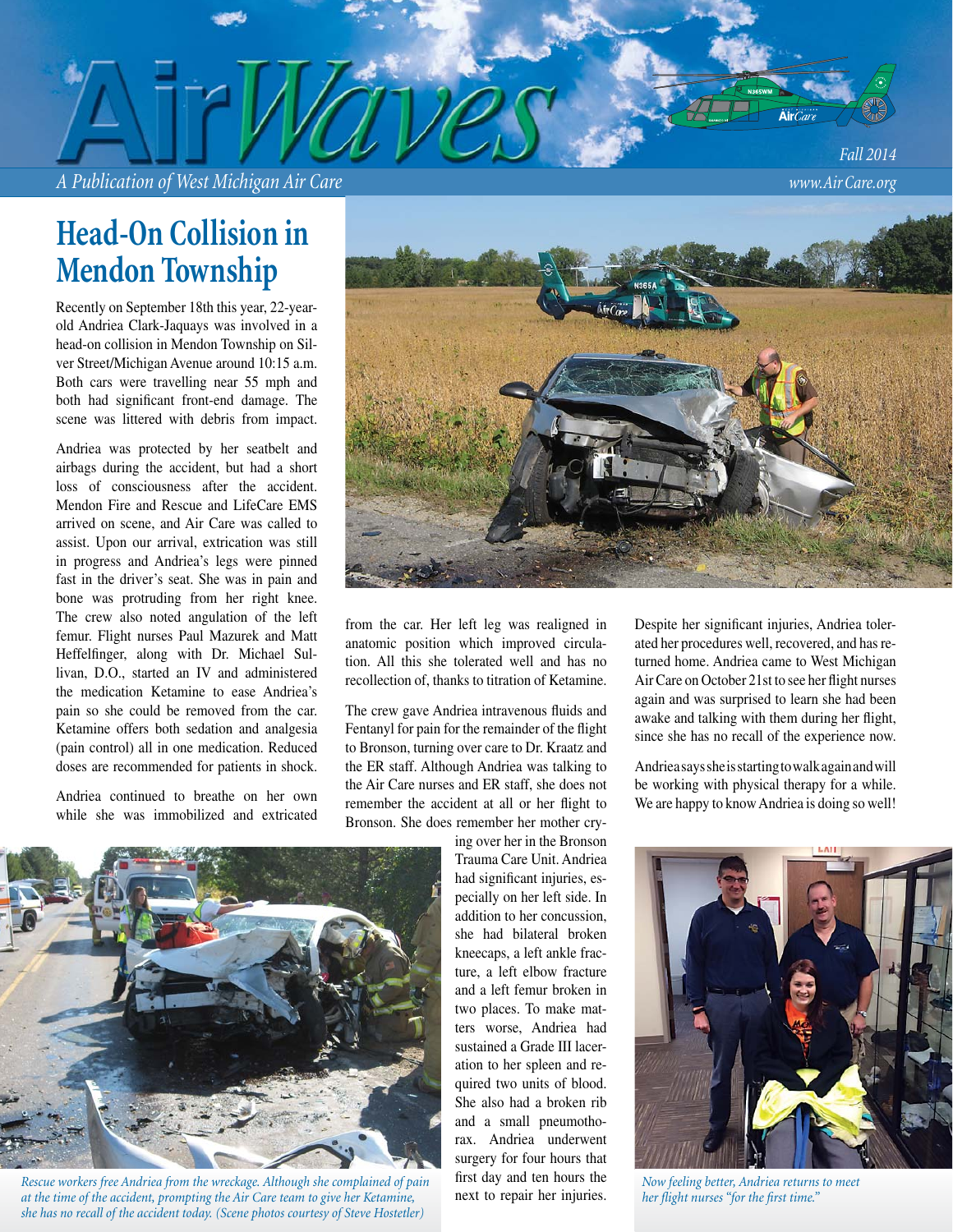

# **Air Care's Annual Conference is Another Big Hit!**

Air Care's Fall Conference keeps getting better each year, according to the evaluations. This year, EMS and nursing participants filled the Borgess LEC auditorium on Saturday, October 4th, and heard topics on pediatrics, obstetrics, trauma, and more, all by outstanding presenters. The day was capped off by a joint presentation by Bronson trauma surgeon Dr. Sheldon Maltz, M.D., who provided a case review followed by a moving presentation by the case review subject himself, Scott Fedor, MBA (see Patient/Speaker Highlight.)

Air Care has provided this day-long conference to EMS, nursing and other health care providers for many years, bringing a range of speakers and topics and much-needed credits. Our Fall Conference is always held the first Saturday in October with food and drinks and special prizes provided all day by Air Care. The conference is a great opportunity to network and catch up with colleagues and acquaintances, in addition to learning from outstanding experts. Seven nursing credits, seven EMS credits and four critical care paramedic credits were provided at the conference. With all these credits, food, and prizes, our Fall Conference was a bargain at only \$45.

Remember, our conference is always the first Saturday in October. Mark your calendars now for Saturday, October 3rd, 2015!

## **Patient/Speaker Highlight: Scott Fedor, MBA**

Scott Fedor's presentation at our Fall Conference October 4th was entitled "What's in Your Bucket?"

You could have heard a pin drop as he spoke to the crowd. Scott recounted his accident, his thoughts before nearly drowning, his brushes with death and delirium in the ICU, and his set-backs as well as amazing leaps forward in recent years. Many local health care providers assisted in Scott's tenuous recovery after a diving accident left him quadriplegic 5 years ago. During Scott's return visit in October of this year, he stopped in at our West Michigan Air Care base and at Bronson's Trauma Care Unit. All were delighted to see Scott. He has far exceeded the expected limitations of his spinal cord injury and is moving on with an active life.

These days, Scott is an inspiring advocate for spinal injury patients via his blog and involvement in multiple non-profit organizations. Scott

also maintains his health and fitness through consistent physical therapy workouts. And in addition to nurses, he has a monkey to help him out!

Scott is the founder of gettingbackup.org which seeks to help those living with a spinal cord injury by improving the quality of their life today. The focus is on providing goods and services which can help make a difference in someone's immediate situation. The non-profit organization provides qualified and selected individuals with funding for the purchase of adaptable products and participation in exercise-based recovery programs. Read stories of the recipients or how to donate at www.gettingbackup.org.

How else can you keep up with Scott? Read his blog at www.scottwfedor.com or follow him on Facebook (Scott W. Fedor.) Scott is also an advocate for others with spinal cord injuries on the Adversity to Advocate Alliance at www.a2aalliance.org.



*Pictured at left with Scott are fl ight nurses Paul Rigby and Sara Sturgeon. Pictured at right with Scott are Bronson Trauma Care nurses Sally Kirchhoff, Linda Woggerman, Jeff Martin*



*Scott is pictured here with his mother, Bobbi Fedor, standing behind him, and Dr. Maltz at far left, along with the Air Care medical crew that flew Scott to Bronson. (L to R) Sara Sturgeon, Kevin Ferguson, and Dawn Johnston. (photo courtesy Mark Parren)*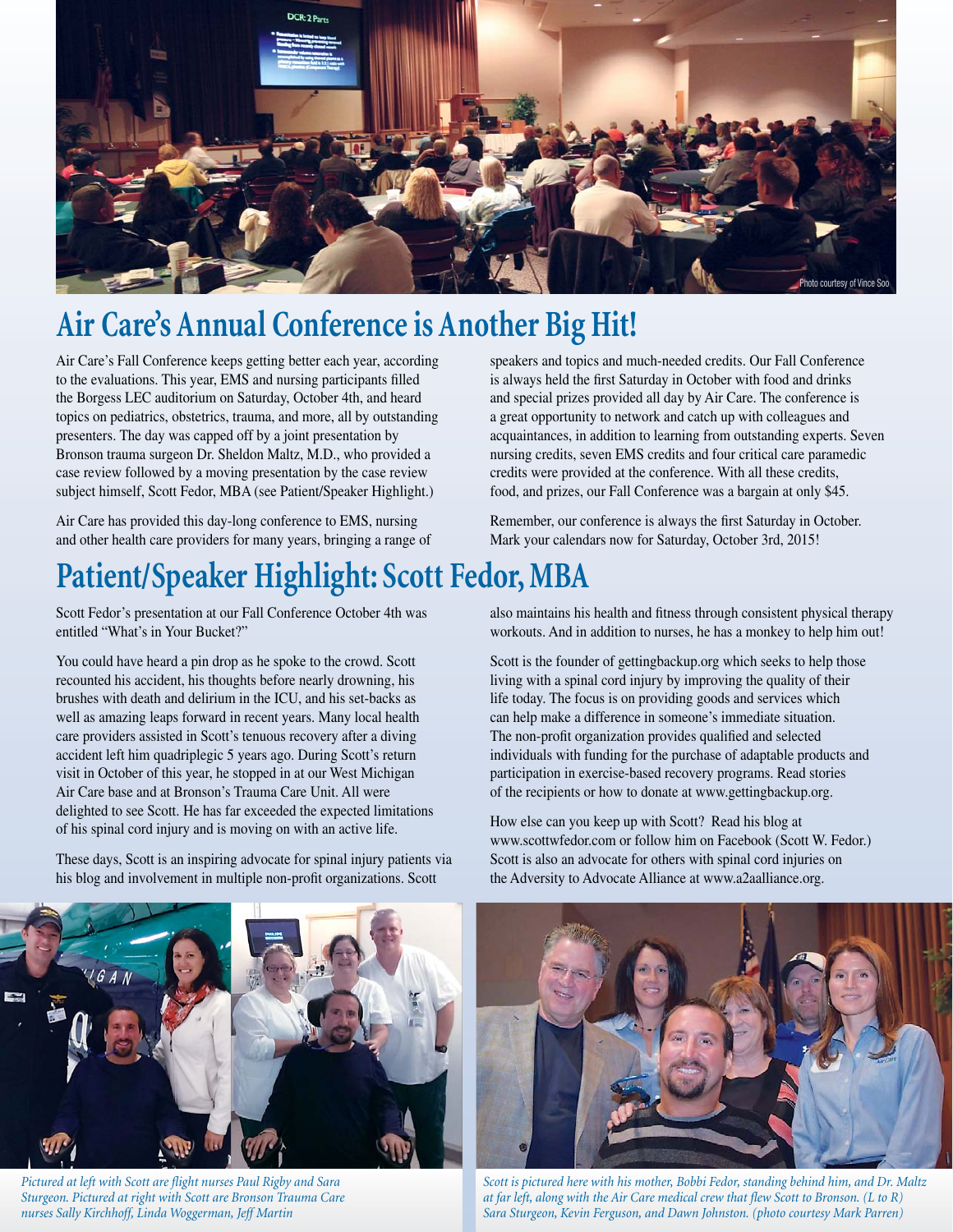## **Don't Lose Your Head:**

### **"Do Not Approach The Helicopter When Rotor Blades Are Turning."**

Never walk toward the Air Care helicopter when the rotor blades are turning. No one has clearance to do this. We can't say this enough.

We appreciate everyone's assistance on scene and at hospitals, however helistop managers, LZ coordinators, and other assisting personnel have to be more vigilant about this issue. You must have the utmost respect for an active helicopter. When the aircraft is shutting down, that means the rotor blades are even *closer* to the ground, putting unwary approaching personnel in grave danger.

- **Q:** Who is responsible for controlling access around the helicopter on scene or at hospital heliports?
- A: The LZ coordinator on scene and the designated helistop manager at the hospital control access. Do not allow ANY personnel to approach the aircraft while rotors are turning.
- **Q:** Is it safe to approach the helicopter when the blades are slowing down?
- **A:** No! Slowing rotor blades mean they are even CLOSER to the ground!
- **Q:** The rotor blades look too high to hurt me. Is that true?
- **A:** No! Wind can pitch the blades lower on one side, as can several other factors. Injuries and fatalities have been known to occur.

KALAMAZOO, IN





Rotor blades are lower to the ground when slowly spinning or at rest. **Rotor blades flatten when spinning at full RPM** (rotations per minute.)